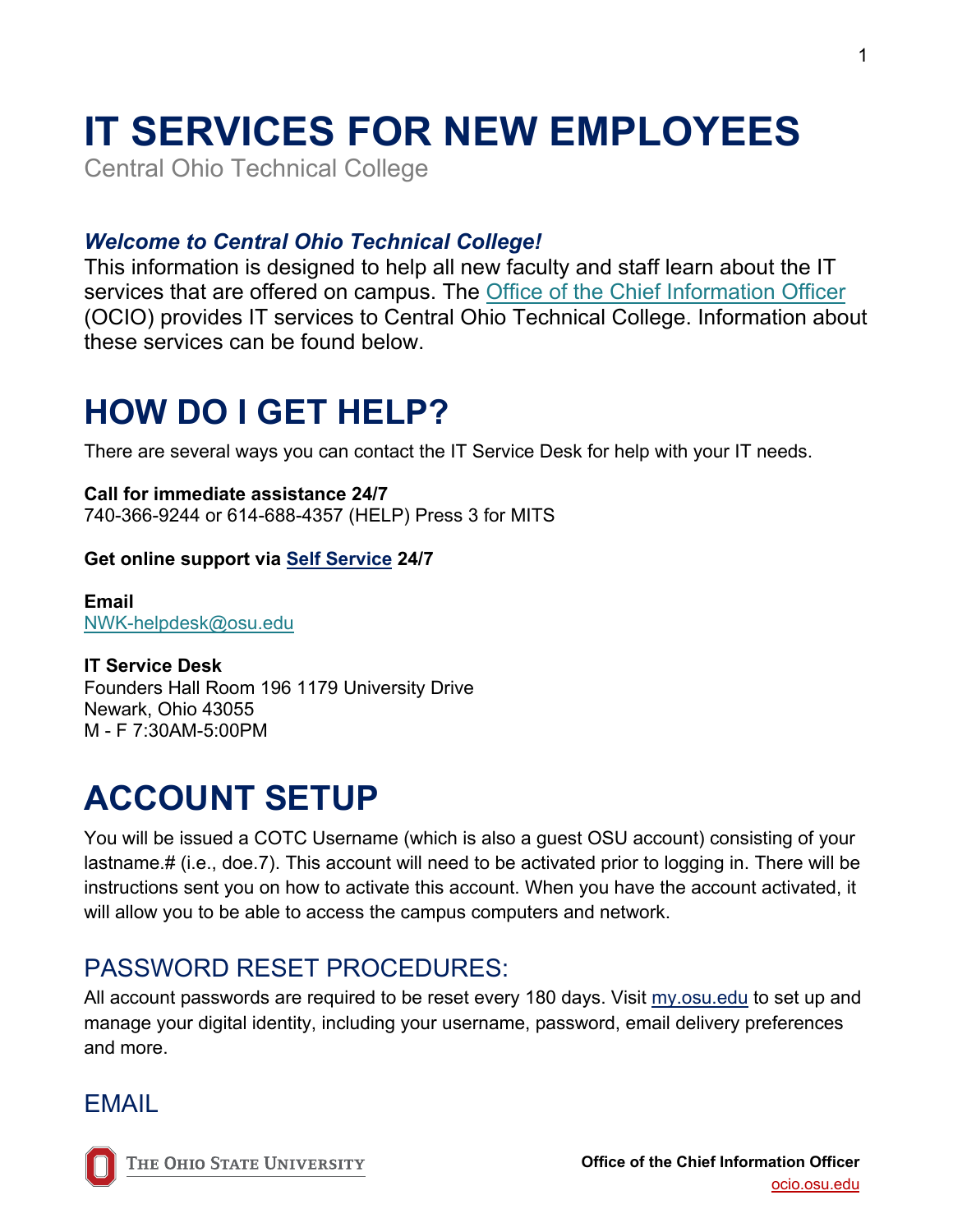Sign into Microsoft Outlook with your COTC email (lastname.#@mail.cotc.edu) and password. Email is accessible [online](https://office365.osu.edu/) or through the Outlook app (available on [Android](https://play.google.com/store/apps/details?id=com.microsoft.office.outlook&hl=en_US) and [iOS\)](https://apps.apple.com/us/app/microsoft-outlook/id951937596).

#### DUO/BUCKEYEPASS

[Duo/BuckeyePass](https://buckeyepass.osu.edu/) is a multifactor authentication service that provides a second layer of security to your account. To access your email and other Office 365 products, download the Duo Mobile app to get started.

### OFFICE 365

[Microsoft's Office 365](https://office365.osu.edu/) product suite allows the COTC community to collaborate, share, organize and improve upon the work we are doing together through one consistent experience. Access email, store and share files, communicate with your coworkers, host meetings, track your to-do lists and more by integrating applications and downloading them on up to five devices.

#### MYCOTC/COTC CONNECT

myCOTC is the web portal and you will use to access campus resources and your courses in Moodle. If you are involved in the process of your department's budget, you will also use COTC Connect to put in web requisitions and view budget reports. Click on 'myCOTC' from [cotc.edu, o](http://www.cotc.edu/)r navigate to [my.cotc.edu.](https://my.cotc.edu/) For more training on what you will use myCOTC for, talk with your supervisor.

### SKYPE FOR BUSINESS

Our phone system is [Skype for Business](https://u.osu.edu/skypeproject/) which provides an enhanced collaboration tool set that includes the following features: telephony via VOIP, online meetings, instant messaging, video, and sharing with up to 250 people. Contact the Newark Help Desk to request Skype services.

### WIRELESS INTERNET ACCESS

Connect to secure high-speed wireless internet through the **osuwireless** network on campus. All buildings in Newark have wireless internet. [Osuwireless](https://wireless.osu.edu/) is a secured connection accessed with your COTC name.#, WiFi@OSU is an open connection.

#### COTC ZOOM

[COTC Zoom](https://cotc-edu.zoom.us/) is a college-wide web conferencing tool that allows you to video chat with your colleagues, collaborate virtually on a research project, host remote office hours with students, work together on class projects and more. Check out the [Getting Started Guide](https://u.cotc.edu/teachingresources/getting-started-with-cotc-zoom/) in the COTC Teaching Resource Center for an overview of the tool.

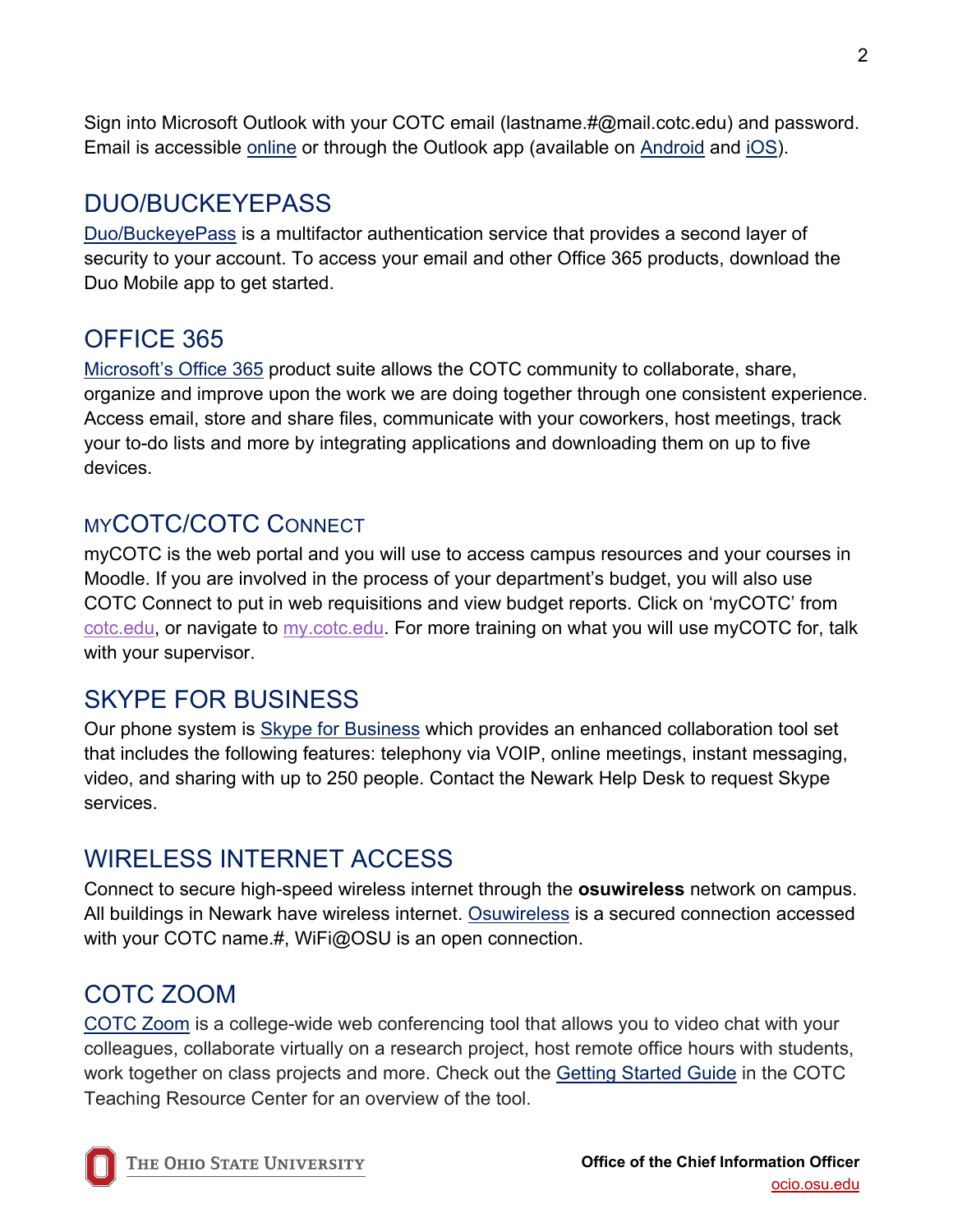## **IT ISSUED EQUIPMENT**

As a new employee, you are receiving a computer that is managed by the OCIO. We want to provide you with some of the details you need to know about this new device and how to get help if you need it.

In an effort to keep devices up-to-date and secure, the IT Service Desk team uses the tools MCM (for PCs) and JAMF (for Macs) to apply software patches and updates to college-owned computers. You can expect to receive software updates once a month which may require that you reboot your computer. More details about your device are below:

### LOGIN & COMPUTER INACTIVITY

At each login, you will be prompted to read the usage terms and click "OK". You will then type in your COTC username (lastname.#) and password. If your computer is inactive for 15 minutes it will be locked. You can unlock the computer by logging back in with your COTC credentials.

#### NETWORK DRIVES

You will see the following drive mappings:

- Drive K A shared drive to collaborate with other OCIO supported areas
- One Drive- A place to store personal files and also collaborate with other users on campus.

### PRINTING/COPYING

Printing on campus-owned equipment is setup through a central print server. This system helps manage multiple print jobs from a group of computers that have access to just one printer.

To setup print services to departmental printers, you can contact the OCIO Newark Help Desk for assistance in any of three ways.

**Call for immediate assistance 24/7** 740-366-9244 or 614-688-4357 (HELP) Press 3 for MITS

#### **Get online support via [Self Service](https://go.osu.edu/it) 24/7**

**Email** [NWK-helpdesk@osu.edu](mailto:NWK-helpdesk@osu.edu)

The Xerox multifunction printers will also require a code to make copies. If you are not sure what your copy code is, contact the Services Center by phone (740-366-9218).